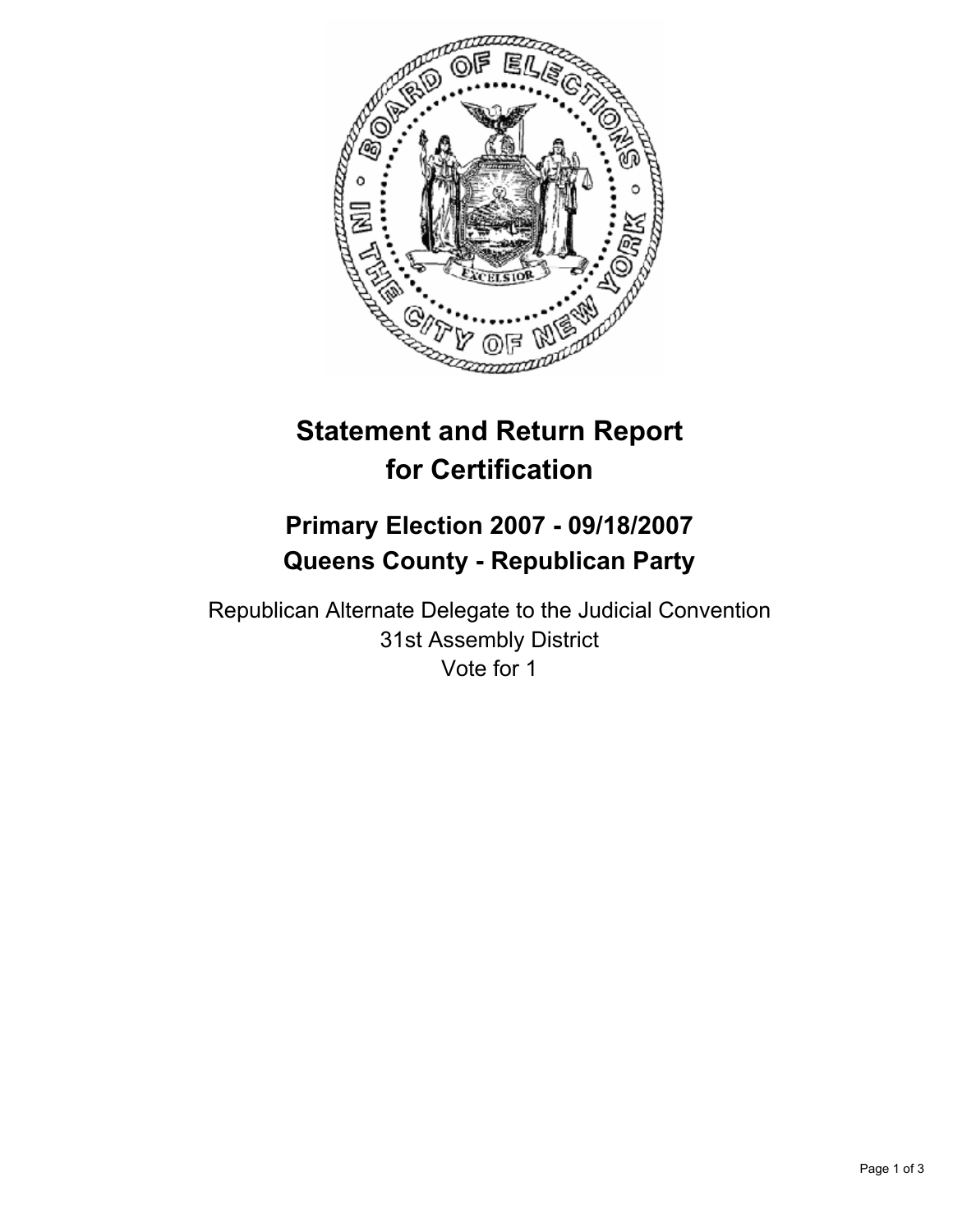

## **Assembly District 31**

| <b>EMERGENCY</b>      |    |
|-----------------------|----|
| ABSENTEE/MILITARY     | 46 |
| <b>AFFIDAVIT</b>      |    |
| ROSINA MENDOZA        | 42 |
| ROBERT W STRUTZENBERG | 50 |
| <b>Total Votes</b>    | 92 |